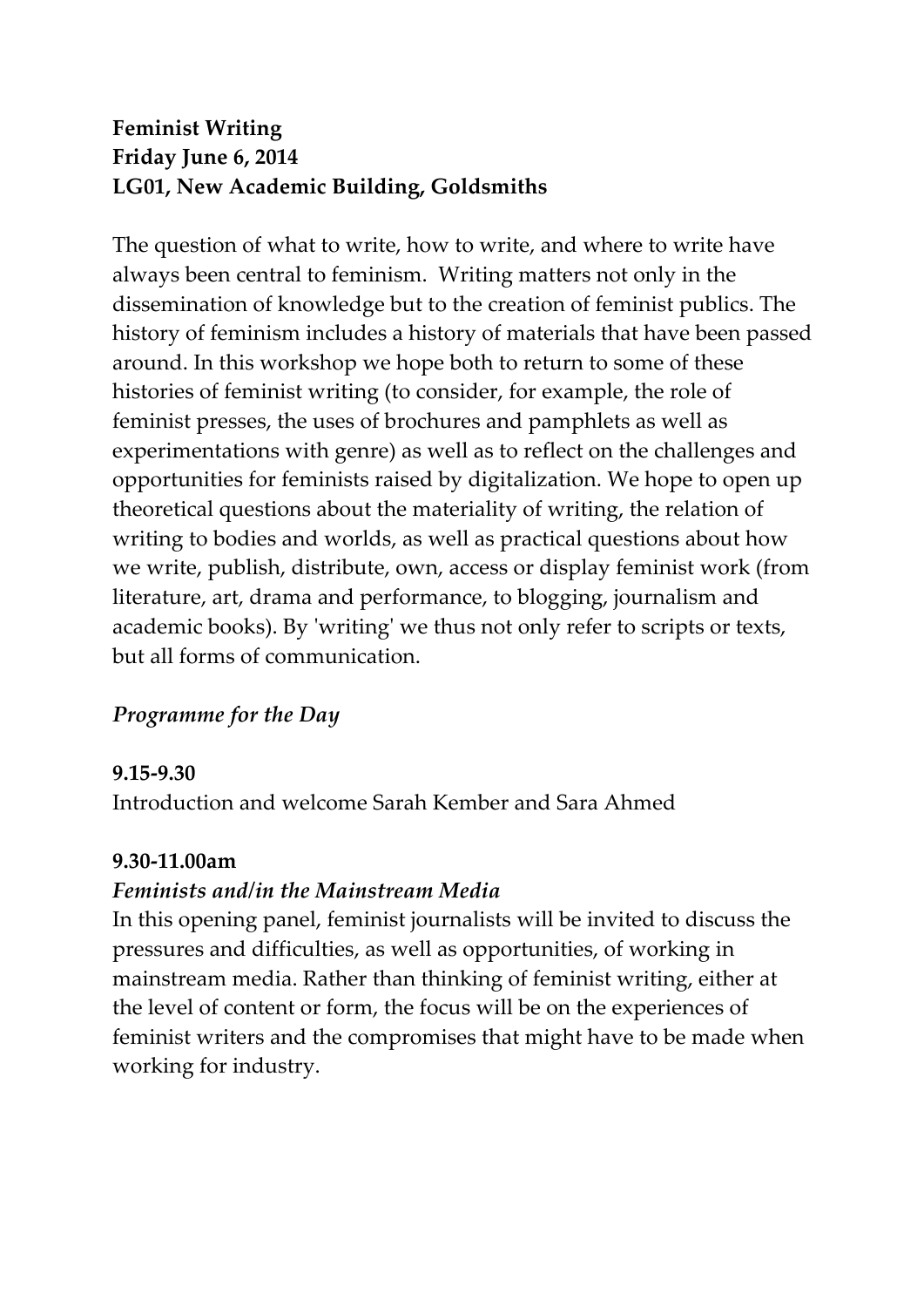Panellists: Yasmin Alibhai-Brown (Independent), Angela Phillips (Goldsmiths), Polly Curtis (The Guardian), Rosamund Erwin (Evening Standard).

# **11.15-12.45**  *Experimental Feminisms*

In this panel we invite experimental feminist artists and writers to reflect on their own practices. What is the relation between experimenting with form and experimenting with feminism? How does experimentation allow us to rethink the materiality of writing, as well as the relationship between bodies, words, images and things? Each practitioner will speak about their work and/or show or read examples of their work, which will be followed by a conversation facilitated by Helena Reckitt.

Panel: Sophia Al Maria (tbc, artist), Julia Calver (artist and writer), Heather Phillipson (artist) and Isabel Waidner (experimental novelist, Roehampton University).

### **12.45-1.45**

Lunch

### **1.45-3.15**

### *Feminist Genres*

Academic writing could be understood as a genre, to the extent that academic writing involves a narrowing or restricting of what counts as writing. This panel will reflect on how feminists have experimented with different modes of writing by invited three feminist academics based at Goldsmiths to reflect on their decisions to stray from the usual genre of academic writing. What can we learn about feminism and genre from the point of view of feminist academics who have strayed? The discussion will widen to consider why "straying" might itself be a feminist method.

Panel: Heidi Mirza, Sarah Kember and Nina Wakeford, chaired by Sara Ahmed (all at Goldsmiths)